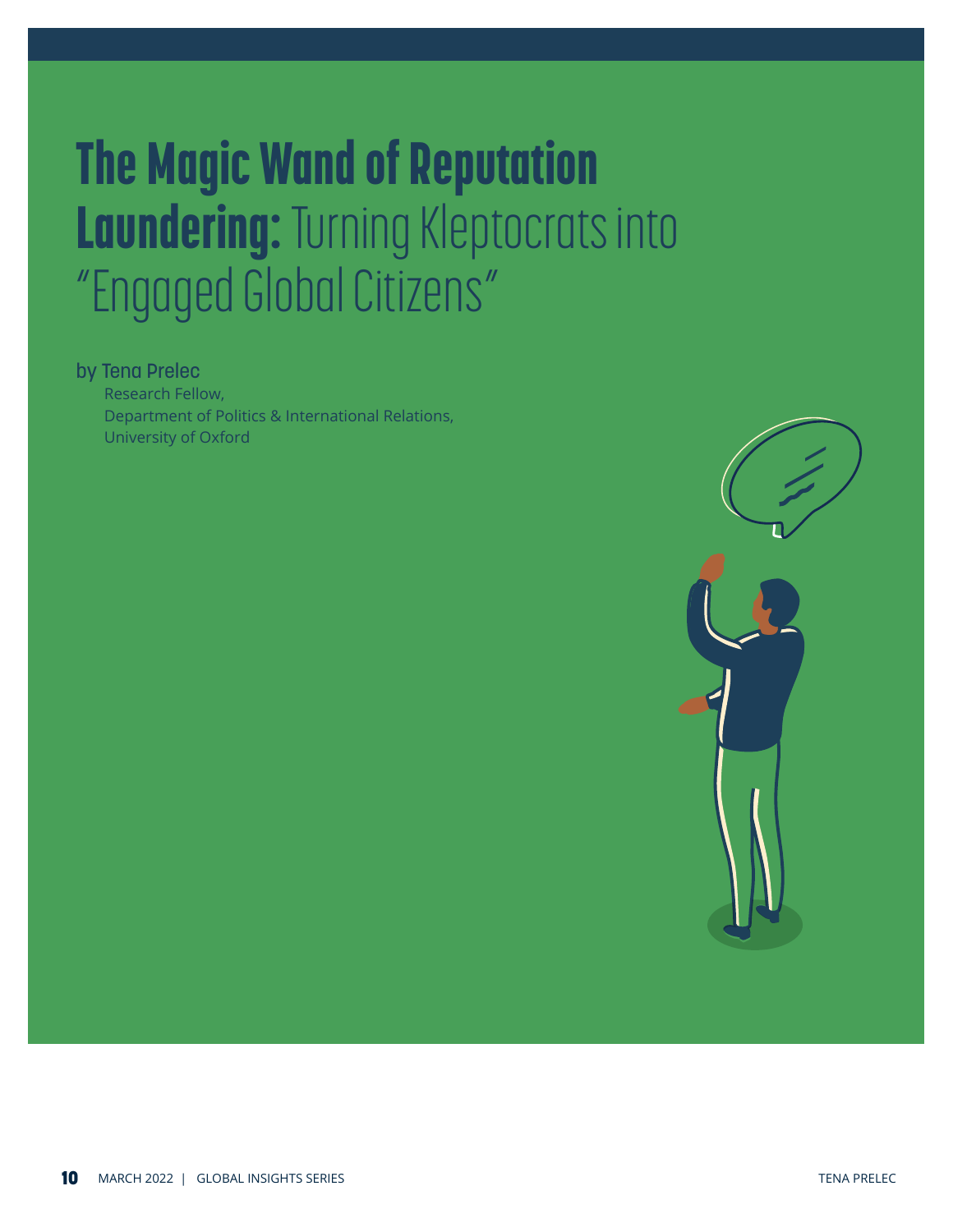*Reputation laundering, much like money laundering, is the process by which kleptocrats seek to distance themselves from the illicit source of their wealth and recast themselves as "engaged global citizens." This aspect of transnational kleptocracy occurs in the settings where kleptocrats park their money, typically in democracies, to ingratiate themselves with political elites. By recasting themselves in a positive light, kleptocrats are able to consolidate and maintain their power at home more easily, with the simultaneous effect of degrading the institutions and norms in the destination countries that receive their illicit funds.*

*It is this rebranding of an unsavory past that is the essence of reputation laundering. By minimizing and obscuring evidence of corruption and authoritarianism in their home country, reputation laundering enables kleptocrats to enjoy their spoils freely around the world.*

T I ransnational kleptocracy is based on a simple recipe: powerful elites systematically steal a state's resources (usually) at home, they cleanse them in the international financial system, and enjoy these resources anywhere (but typically in democracies, where strong rule-of-law norms keep their investments safe). Kleptocrats hide their criminal activity from public view and suspicion through a series of tried-and-tested methods. They shift blame while muddying the waters; stifle criticism; and, crucially, seek positive publicity in the settings where their loot is stashed. When these steps are followed, the *practices* that led to the illegal accumulation of money are often obscured, and the *perpetrators* recast themselves as "engaged global citizens."1

It is this rebranding of an unsavory past that is the essence of reputation laundering.<sup>2</sup> By minimizing and obscuring evidence of corruption and authoritarianism in their home country, reputation laundering enables kleptocrats to enjoy their spoils freely around the world. It also allows authoritarian governments to manipulate public perception, sometimes even by undermining the functioning elected representatives in national and international institutions.

#### **Rise of International Enabling Institutions**

The reputation launderer's toolkit has expanded and been refined over time. Authoritarian governments have long used a range of repressive tactics to muffle and suppress criticism in their home countries and have progressively transnationalized their methods of repression along with increased mobility and information flows brought by globalisation.<sup>3</sup>

In implementing this toolkit, the reputation launderer is not alone. Today, those wanting to rebrand themselves can rely on a vast array of services to help them achieve this aim, albeit only for the right price. In global centers of wealth, such as London, New York, Monaco, and Dubai, whole industries have emerged to make sure that the trillions of dollars tied to authoritarian regimes, and the criminal networks with which they often operate, can quickly become clean and legitimate.4

Though the cost of kleptocratic and corrupt behavior is borne at home, the role of Western companies and politicians in helping advise (semi)-authoritarian regimes on how to create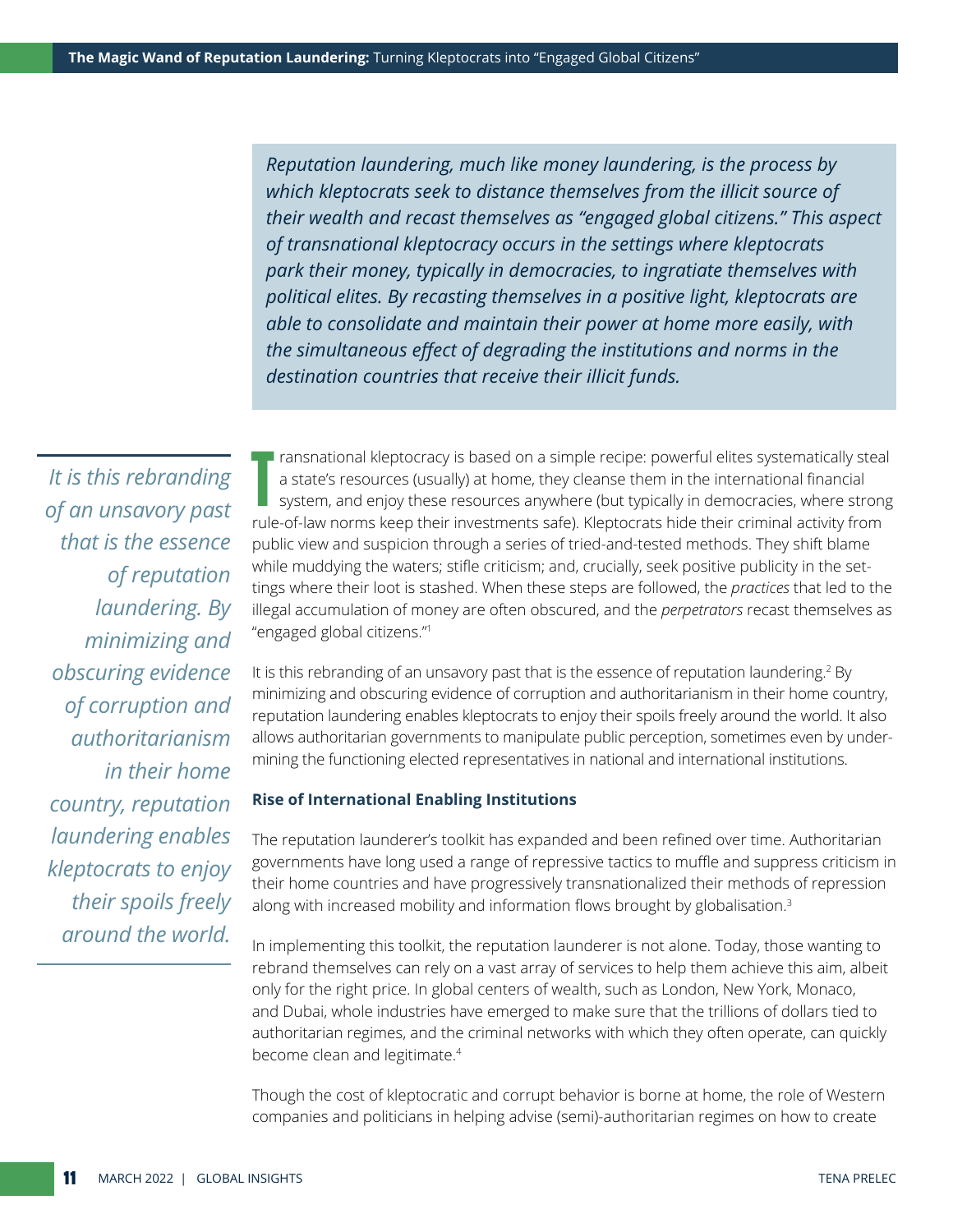winning narratives with their electorates cannot be overlooked. There are numerous examples of Western politicians advising semi-authoritarian regimes, including Tony and Cherie Blair's consultancies in notoriously corrupt parts of the world like the Balkans,<sup>5</sup> Central Asia,<sup>6</sup> and parts of Africa<sup>7</sup> and Bell Pottinger's work in advising South Africa's "Zuptas" (the unholy union between the Zuma regime and the Gupta brothers that captured the country).<sup>8</sup> The positive publicity kleptocrats garner through these partnerships is a third part of this equation and it happens mostly, if not exclusively, in developed democracies.

*Controversial oligarchs, like Dmitry Firtash, have been shown to attempt to use their donations to universities as proof of their respected social standing in U.K. courts, a vital step in developing libel cases against journalists anywhere in the world.*

Boutique companies in this new industry also offer to help enhance high-net-worth individuals' reputations, using such phrases as helping clients "understand and react to media perception" by crafting a "coherent narrative" about their identity. They will often work with law firms who will be able to assist their clients in relocating themselves and their families hassle-free (for instance by applying for golden visas<sup>9</sup>), while fending off negative attention by issuing cease and desist letters to journalists and NGOs.10 Kleptocrats will also employ law offices to help them purchase property and suggest wealth managers who can place their funds in safe projects that can generate even more capital.

#### **Seeking Positive Publicity in Developed Democracies**

Kleptocrats are not satisfied with just any form of publicity for its own sake. They are keen to have their names associated with only the most distinguished and renowned institutions. It is for this reason that prestigious higher education institutions and think tanks are ideal targets for governments and individuals looking to burnish their reputations.<sup>11</sup>

In a study of elite U.K. and U.S. universities conducted with Alexander Cooley, John Heathershaw, and Tom Mayne, we found that, despite some positive developments in this sphere, significant problems remain.<sup>12</sup> The huge increase of private gifts to universities over the past decade (a considerable amount of which comes from China) is compounded by the marketization of the higher education sector, whereby universities are increasingly pushed to look for funds from private donors. In the U.K., the LSE-Libya scandal, in which the university accepted money linked to the brutal Muammar Gaddafi regime, has provided a partial spur for change, with university managers being more aware of the importance of vetting donations.13 Still, few universities implement anti-reputation laundering policies (such as having an independent gift committee) adequately, and transparency about the donations received is almost wholly lacking.

Controversial oligarchs, like Dmitry Firtash, have been shown to attempt to use their donations to universities as proof of their respected social standing in U.K. courts, a vital step in developing libel cases against journalists anywhere in the world.<sup>14</sup> Furthermore, opaque charitable foundations are still used for channelling gifts whose contours and purposes are questionable. In 2018, the British Foundation for the Study of Azerbaijan and the Caucasus (BFSAC) gave a £10 million endowment to the University of Oxford. This endowment helped establish the Oxford Nizami Ganjavi Centre, which studies "the Cultures of Azerbaijan, the Caucasus and Central Asia." No real effort was made to hide the BFSAC's connection to Nargiz Pashayeva, the sister-in-law of the President of Azerbaijan, Ilham Aliyev.15

Still, the exact origin of these funds remains murky. Who issued the £10m donation, and how was this money obtained? When asked about the due diligence process that was con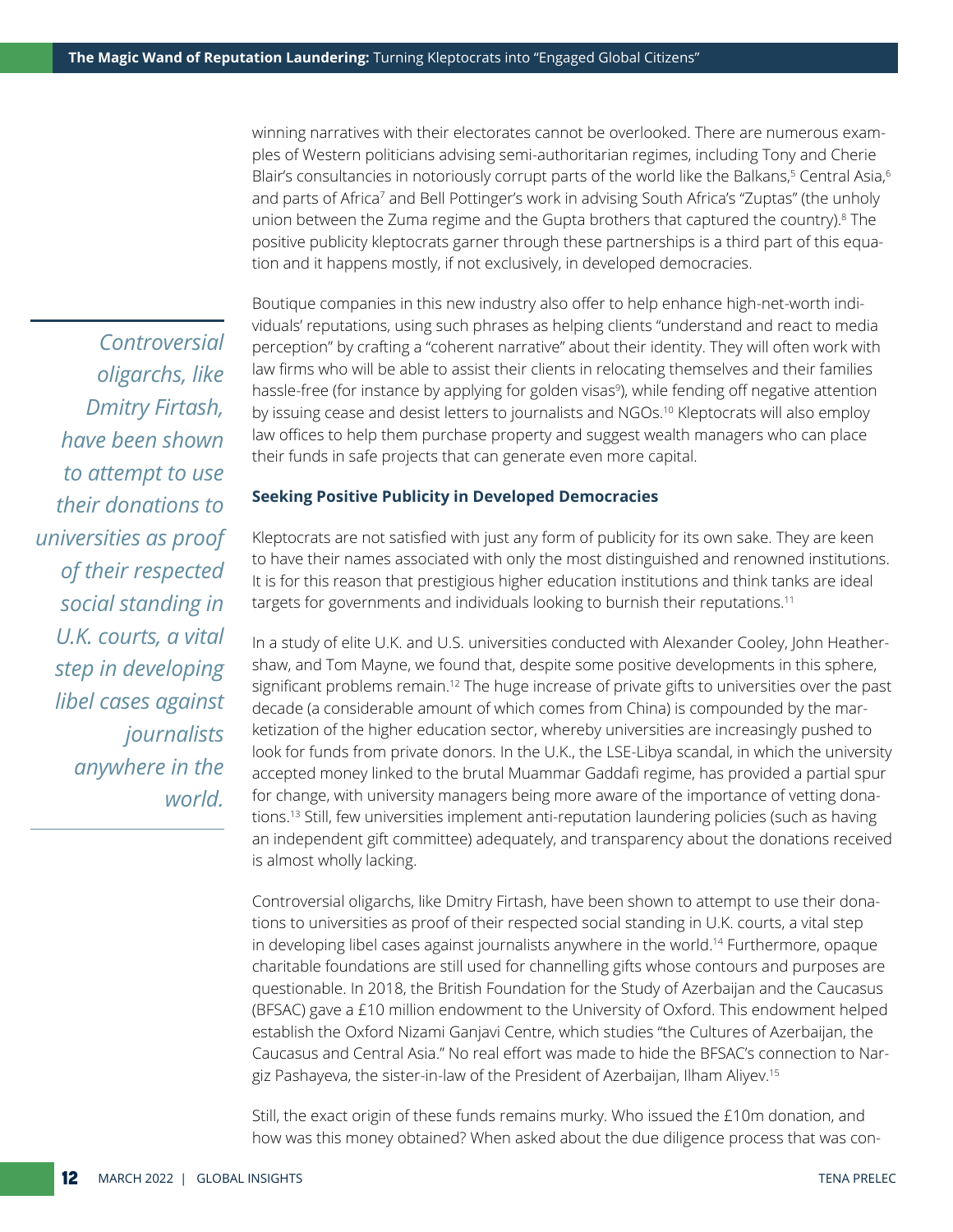ducted, Oxford University stated that "the Committee was made aware of the original source of funds for this gift, which does not come from a government, and this was considered and approved through our usual due diligence process," without providing further details.<sup>16</sup>

Given the chronic underfunding of many humanities departments, and the constant risk of their closure, such generous donations are highly tempting for universities to accept, but they come at a potentially terrible cost to academic freedom. Scholars affiliated with the Oxford Nizami Ganjavi Centre claim resolutely that their research independence is wholly respected. For example, Professor Edmund Herzig stated that the composition and remit of the board are "designed to guarantee that academics . . . retain control over the work and academic direction of the Centre," highlighting the importance of being able to fund early career scholars and research into an otherwise neglected area studies specialisation.17 Yet in such and other cases, the elusive 'spectre' of self-censorship is omnipresent: why bite the hand that feeds you if you can simply circumvent a "vexatious" topic instead?

#### **Broader Societal Costs to Citizens around the World**

*As with money laundering, the reach of tainted money used to launder reputations is pervasive, as it can influence and distort intellectual inquiry, public opinion, and even political choices.* 

The risks associated with rebranding extend beyond the immediate perpetrators, causing broader societal damage. Kleptocracy's influence on inequality has been widely studied.18 Properties bought with laundered money are complicit in driving housing prices sky-high, while their owners purchase them with funds that are often stolen from the world's poorest communities. As with money laundering, the reach of tainted money used to launder reputations is pervasive, as it can influence and distort intellectual inquiry, public opinion, and even political choices.

The recent Pandora Papers revelations concerning the influx of dark money from questionable sources—including Azerbaijan's elite—underscore the staggering global scale of this problem and the significant extent to which we are forced to reckon with these questions.19 Taking a wider perspective, the risk of political influence is also clear. For instance, judicial inquiries<sup>20</sup> into the Council of Europe's 'caviar diplomacy' scandal<sup>21</sup> have confirmed that Azerbaijani officials are no strangers to bribing politicians in order to present a better image of their government. In another example, donations by Russian politically exposed persons (PEPs) to the U.K.'s Conservative party have worryingly accelerated from £3.5 million in the nine-year period from 2010 to 2019<sup>22</sup> to £2 million in the two years that followed.<sup>23</sup> A U.K. parliament inquiry concluded in 2020 that PEPs are gaining "connections at the highest levels with access to U.K. companies and political figures."24

When discussing the risks of global elite participation in policy and philanthropy, Anand Giridharadas declared that "it is this extraordinary elite generosity of our time that upholds a system of extraordinary elite hoarding."25 Indeed, the millions elites invest in politically-motivated philanthropy and education enables them to steal trillions from the public around the world.

Reputation laundering renders such behavior, if not legitimate, at least invisible. By allowing kleptocrats and their cronies to slip into the background of the global elite, the magic wand of reputation laundering obscures their criminality and allows such exploitation to continue at the expense and cost to citizens around the world.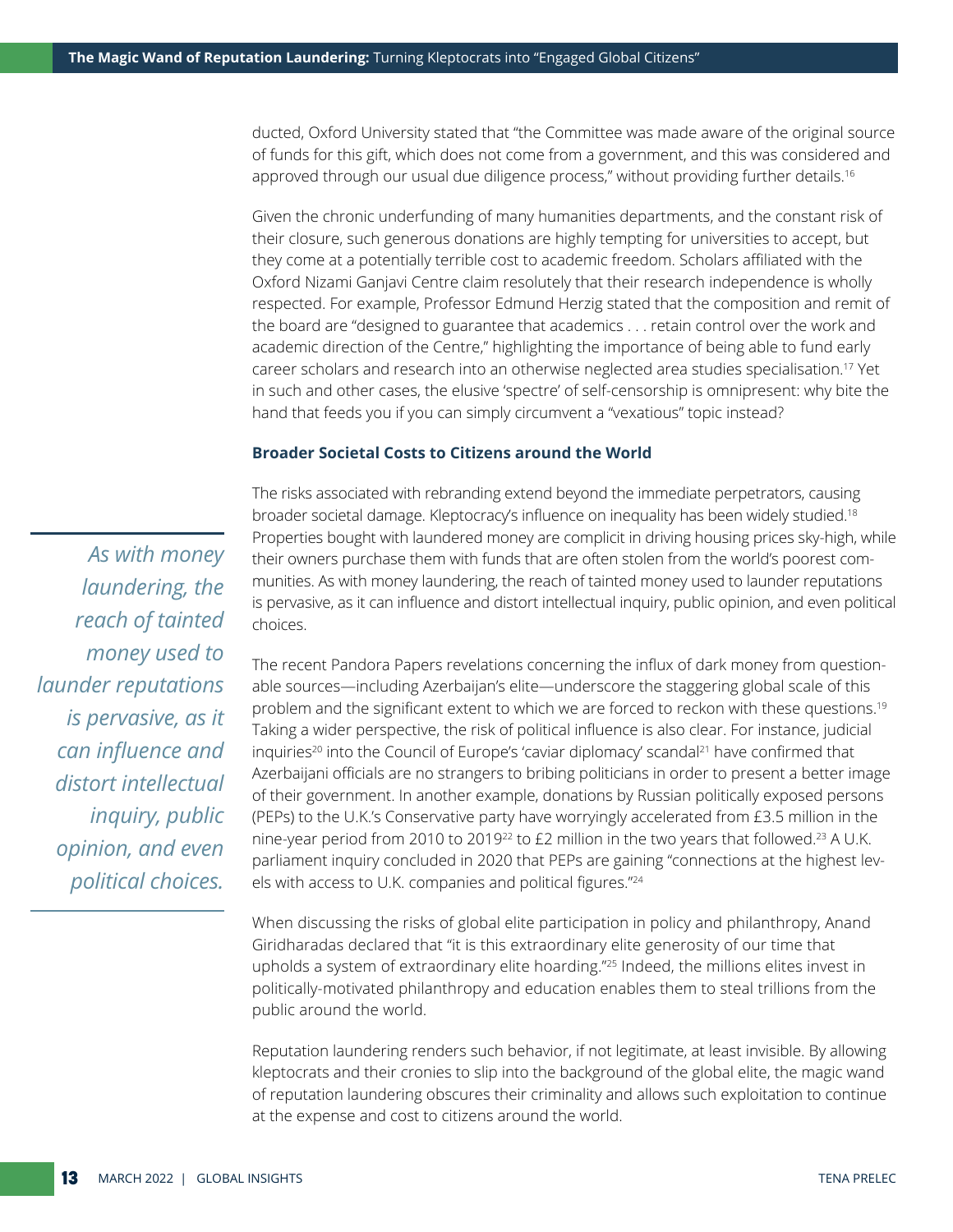## **Endnotes**

- 1 Alexander Cooley, John Heathershaw, and J.C. Sharman, "The Rise of Kleptocracy: Laundering Cash, Whitewashing Reputations," *Journal of Democracy* 29 (January 2018): 39-53, *[www.journalofdemocracy.](https://www.journalofdemocracy.org/articles/the-rise-of-kleptocracy-laundering-cash-whitewashing-reputations/) [org/articles/the-rise-of-kleptocracy-laundering-cash-whitewashing](https://www.journalofdemocracy.org/articles/the-rise-of-kleptocracy-laundering-cash-whitewashing-reputations/)[reputations/](https://www.journalofdemocracy.org/articles/the-rise-of-kleptocracy-laundering-cash-whitewashing-reputations/).*
- 2 A related concept recently used to good effect, in its application to countries rather than individuals, is "authoritarian image management." Please See Alexander Dukalskis, *Making the World Safe for Dictatorship*, (New York: Oxford University Press, 2021).
- 3 Nate Schenkkan and Isabel Linzer, *Out of Sight, not Out of Reach: The Global Scale and Scope of Transnational Repression*, Freedom House, February 2021, *[https://freedomhouse.org/sites/default/files/2021-02/](https://freedomhouse.org/sites/default/files/2021-02/Complete_FH_TransnationalRepressionReport2021_rev020221.pdf) [Complete\\_FH\\_TransnationalRepressionReport2021\\_rev020221.pdf](https://freedomhouse.org/sites/default/files/2021-02/Complete_FH_TransnationalRepressionReport2021_rev020221.pdf).*
- 4 Casey Michel, *American Kleptocracy: How the US Created the World's Greatest Money Laundering Scheme in History*, (New York: St Martin's Press, 2021), p. 13.
- 5 Robert Mendick and Mutaz Ahmed, "Exclusive: Cherie Blair's legal firm hired by Serbian government," *Telegraph*, 6 March 2021, *[www.](https://www.telegraph.co.uk/news/2021/03/06/exclusive-cherie-blairs-legal-firm-hired-serbian-government/) [telegraph.co.uk/news/2021/03/06/exclusive-cherie-blairs-legal-firm-hired](https://www.telegraph.co.uk/news/2021/03/06/exclusive-cherie-blairs-legal-firm-hired-serbian-government/)[serbian-government/](https://www.telegraph.co.uk/news/2021/03/06/exclusive-cherie-blairs-legal-firm-hired-serbian-government/)*.
- 6 Haroon Siddique, "Tony Blair advises Kazakh president on publicity after killing of protestors," *Guardian*, 24 August 2014, *[www.](https://www.theguardian.com/politics/2014/aug/24/tony-blair-advice-kazakh-president-protesters) [theguardian.com/politics/2014/aug/24/tony-blair-advice-kazakh](https://www.theguardian.com/politics/2014/aug/24/tony-blair-advice-kazakh-president-protesters)[president-protesters](https://www.theguardian.com/politics/2014/aug/24/tony-blair-advice-kazakh-president-protesters)*.
- 7 Honoré Banda and Patrick Smith, "Tony Blair, the man who whispers in the ears of Africa's presidents," *Africa Report*, 11 March 2020, *[www.](https://www.theafricareport.com/23836/tony-blair-the-man-who-whispers-in-the-ears-of-africas-presidents/) [theafricareport.com/23836/tony-blair-the-man-who-whispers-in-the-ears](https://www.theafricareport.com/23836/tony-blair-the-man-who-whispers-in-the-ears-of-africas-presidents/)[of-africas-presidents/](https://www.theafricareport.com/23836/tony-blair-the-man-who-whispers-in-the-ears-of-africas-presidents/)*.
- 8 David Segal, "How Bell Pottinger, P.R. Firm for Despots and Rogues, Met its End in South Africa," *New York Times*, 4 February 2018, *[www.](https://www.nytimes.com/2018/02/04/business/bell-pottinger-guptas-zuma-south-africa.html) [nytimes.com/2018/02/04/business/bell-pottinger-guptas-zuma-south](https://www.nytimes.com/2018/02/04/business/bell-pottinger-guptas-zuma-south-africa.html)[africa.html.](https://www.nytimes.com/2018/02/04/business/bell-pottinger-guptas-zuma-south-africa.html)*
- 9 Kristin Surak and Yusuke Tsuzuki, "Are golden visas a golden opportunity? Assessing the economic origins and outcomes of residence by investment programmes in the EU," *Journal of Ethnic and Migration Studies* (2021), 1-23, *[www.tandfonline.com/doi/full/10.1080/1](https://www.tandfonline.com/doi/full/10.1080/1369183X.2021.1915755) [369183X.2021.1915755](https://www.tandfonline.com/doi/full/10.1080/1369183X.2021.1915755)*.
- 10 Susan Coughtrie and Poppy Ogier, *Unsafe for Scrutiny: Examining the Pressures Felt by Journalists in Uncovering Financial Crime and Corruption Around the World*, The Foreign Policy Centre, November 2020, *[fpc.org.uk/wp-content/uploads/2020/11/Unsafe-for-Scrutiny-](https://fpc.org.uk/wp-content/uploads/2020/11/Unsafe-for-Scrutiny-November-2020.pdf)[November-2020.pdf](https://fpc.org.uk/wp-content/uploads/2020/11/Unsafe-for-Scrutiny-November-2020.pdf).*
- 11 Nadège Rolland, *Commanding Ideas: Think Tanks as Platforms for Authoritarian Influence*, National Endowment for Democracy, December 2020, *[www.ned.org/wp-content/uploads/2020/12/](https://www.ned.org/wp-content/uploads/2020/12/Commanding-Ideas-Think-Tanks-as-Platforms-for-Authoritarian-Influence-Rolland-Dec-2020.pdf) [Commanding-Ideas-Think-Tanks-as-Platforms-for-Authoritarian-](https://www.ned.org/wp-content/uploads/2020/12/Commanding-Ideas-Think-Tanks-as-Platforms-for-Authoritarian-Influence-Rolland-Dec-2020.pdf)[Influence-Rolland-Dec-2020.pdf.](https://www.ned.org/wp-content/uploads/2020/12/Commanding-Ideas-Think-Tanks-as-Platforms-for-Authoritarian-Influence-Rolland-Dec-2020.pdf)*
- 12 Alexander Cooley, Tena Prelec, John Heathershaw, and Tom Mayne, *Reputation Laundering in the University Sector of Open Societies*, The National Endowment for Democracy, 25 May 2021, *[www.ned.org/wp](https://www.ned.org/wp-content/uploads/2021/05/Reputation-Laundering-University-Sector-Open-Societies-Cooley-Prelec-Heathershaw-Mayne-May-2021.pdf)[content/uploads/2021/05/Reputation-Laundering-University-Sector-Open-](https://www.ned.org/wp-content/uploads/2021/05/Reputation-Laundering-University-Sector-Open-Societies-Cooley-Prelec-Heathershaw-Mayne-May-2021.pdf)[Societies-Cooley-Prelec-Heathershaw-Mayne-May-2021.pdf.](https://www.ned.org/wp-content/uploads/2021/05/Reputation-Laundering-University-Sector-Open-Societies-Cooley-Prelec-Heathershaw-Mayne-May-2021.pdf)*
- 13 Woolf Inquiry, *The Woolf Inquiry Report: An Inquiry into the LSE's Links with Libya and Lessons to be Learned*, October 2011, *[www.lse.ac.uk/](https://www.lse.ac.uk/News/News-Assets/PDFs/The-Woolf-Inquiry-Report-An-inquiry-into-LSEs-links-with-Libya-and-lessons-to-be-learned-London-School-of-Economics-and-Political-Sciences.pdf) [News/News-Assets/PDFs/The-Woolf-Inquiry-Report-An-inquiry-into-LSEs](https://www.lse.ac.uk/News/News-Assets/PDFs/The-Woolf-Inquiry-Report-An-inquiry-into-LSEs-links-with-Libya-and-lessons-to-be-learned-London-School-of-Economics-and-Political-Sciences.pdf)[links-with-Libya-and-lessons-to-be-learned-London-School-of-Economics](https://www.lse.ac.uk/News/News-Assets/PDFs/The-Woolf-Inquiry-Report-An-inquiry-into-LSEs-links-with-Libya-and-lessons-to-be-learned-London-School-of-Economics-and-Political-Sciences.pdf)[and-Political-Sciences.pdf](https://www.lse.ac.uk/News/News-Assets/PDFs/The-Woolf-Inquiry-Report-An-inquiry-into-LSEs-links-with-Libya-and-lessons-to-be-learned-London-School-of-Economics-and-Political-Sciences.pdf).*
- 14 Cooley et al., *Reputation Laundering in the University Sector of Open Societies*, pp. 11-12.
- 15 Grand corruption in Azerbaijan by the Aliyev and Pashayev families, as well as their lobbying efforts abroad, are well-documented by outlets such as the OCCRP, *Vice, Harper's*, Transparency International, and others. The risk of political influence is also clear: judicial inquiries into the Council of Europe's "caviar diplomacy" scandal have confirmed that Azerbaijani officials are no strangers to bribing politicians in order to present a better image of their government. For more information on this topic and other instances of grand corruption by the Aliyev and Pashayev families, please see "£10 million gift to endow the study of Azerbaijan, the Caucasus and Central Asia at Oxford," Oxford University, 24 May 2018, *[www.](http://www.development.ox.ac.uk/news/the-oxford-nizami-ganjavi-centre) [development.ox.ac.uk/news/the-oxford-nizami-ganjavi-centre](http://www.development.ox.ac.uk/news/the-oxford-nizami-ganjavi-centre)*; and publicly available Wikileaks cables, available here: *[https://wikileaks.org/](https://wikileaks.org/plusd/cables/10BAKU54_a.html) [plusd/cables/10BAKU54\\_a.html](https://wikileaks.org/plusd/cables/10BAKU54_a.html)*.
- 16 Email exchange with the Public Affairs and Communications Directore of the University of Oxford, October 2021—with kind permission to publish (personal archive).
- 17 Email exchange with Prof. Edmund Herzig, 12 October 2021—with kind permission to publish (personal archive).
- 18 Jason Hickel, *The Divide: A Brief Guide to Global Inequality and Its Solutions*, (New York: Random House, 2017); and Josh Feng, "Angola's Oil-Soaked Kleptocracy is an Empire Built on Inequality," *New Security Beat*, Wilson Center, 26 August 2015, *[www.newsecuritybeat.](https://www.newsecuritybeat.org/2015/08/angolas-oil-soaked-kleptocracy-empire-built-inequality/) [org/2015/08/angolas-oil-soaked-kleptocracy-empire-built-inequality/](https://www.newsecuritybeat.org/2015/08/angolas-oil-soaked-kleptocracy-empire-built-inequality/).*
- 19 *Azerbaijan's Ruling Aliyev Family and Their Associates Acquired Dozens of Prime London Properties Worth Neary \$700*, OCCRP, 3 October 2021, *[www.occrp.org/en/the-pandora-papers/azerbaijans-ruling-aliyev-family](https://www.occrp.org/en/the-pandora-papers/azerbaijans-ruling-aliyev-family-and-their-associates-acquired-dozens-of-prime-london-properties-worth-nearly-700-million)[and-their-associates-acquired-dozens-of-prime-london-properties-worth](https://www.occrp.org/en/the-pandora-papers/azerbaijans-ruling-aliyev-family-and-their-associates-acquired-dozens-of-prime-london-properties-worth-nearly-700-million)[nearly-700-million](https://www.occrp.org/en/the-pandora-papers/azerbaijans-ruling-aliyev-family-and-their-associates-acquired-dozens-of-prime-london-properties-worth-nearly-700-million)*.